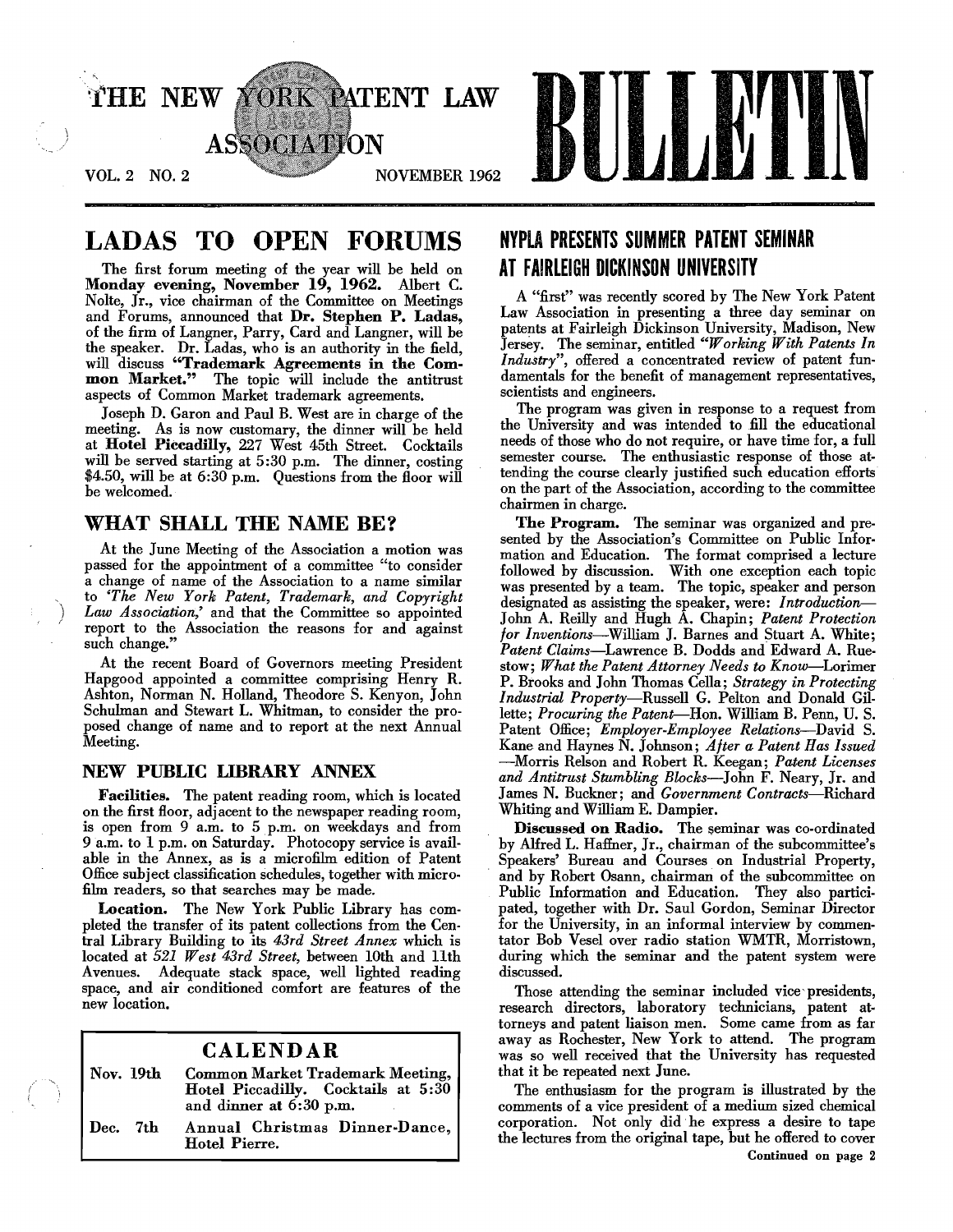# *Commeni& from member6*

Editor, NYPLA BULLETIN:

As you and your readers know, the State of New York has recently joined the growing number of states (18 at last count) which are adopting the *Uniform Commercial Code with its statutory provision on warranty against infringement* (Sec. 2.312). But it may not be known that the NYPLA played an important role in formulating the present version of Sec. 2-312 of the revised 1957 Official Text.

The UCC, as first promulgated in 1952 and adopted in Pennsylvania in 1953, provided for a warranty against infringent as follows:

Unless otherwise agreed there is in a contract for sale a warranty by the seller that  $\dots$  the goods shall be delivered free  $\dots$  from any rightful claim of any third person by way of infringement or otherwise when the circumstances at the time of contracting place the risk of such claim upon the buyer."

Adoption of the UCC was considered in the State of New York in 1954-55, but the New York Law Revision Commission in a report to the Legislature recommended extensive changes, severely criticizing the above provision as incomplete, too broad in language and too burdensome on the seller. Particular dissatisfaction related to the absence of a limitation of the warranty to merchants regularly dealing in goods of the kind and the absence of a corresponding warranty on the part of the buyer where he gives the specifications for the goods.

The report of the New York Law Revision Commission was based on studies and reports of The New York Patent Law Association and, more particularly, its Committee on Patent Law and Practice, which was supported in its (~) stand by the NAM, ABA, APLA and other patent law associations.

> It was especially with an eye to the criticisms and suggestions of the New York Commission that the National Conference of Commissioners on Uniform State Laws published the revised 1957 Official Text and it is this text which is being adopted in the various states.

> A comparison of Sec. 2-312 of the 1957 Official Text with that suggested by the NYPLA (cf. State of New York, Report of Law Revision Commission to the Legislature Relating to the Uniform Commercial Code, N.Y. Leg. Doc. No.  $65(A)$ ,  $(1956)$ ) shows that they are substantially identical. The text of Sec. 2-312 as recently enacted in New York (Chap. 553, Laws of 1962) was quoted in· Vol. 1, No.6, p. 3 of the NYPLA BULLETIN. The UCC will be effective in New York as of September 27, 1964.

> This interesting background came to light when a study group of Curt Von Boetticher's 1961-1962 Sub· committee on Patent Contracts Other Than Government, including Andrew L. Gaboriault, Julius L. Tomaselli and the writer, as chairman, studied the problem of implied warranties against infringement.

> > -KARL F. JORDA

#### FIRST ROBERT C. WATSON AWARD

The American Patent Law Association is sponsoring an award in the amount of \$500 to the author of the best paper or article published in the United States between November 1, 1961, and October 30, 1962, on any aspect of the subject *"Patents and an Economy."* The citation must reach the Association before November 15,1962.

## BRIEFS FROM WASHINGTON

With the adjournment of the 87th Congress at the end of the second week in October, all bills that were left pending become dead. This included the Patent Office Fee bill (H. R. 10966) and the use of a declaration in lieu of an oath (H. R. 12773). However, it is believed that bills comparable with these two bills, in their amended form, will be introduced in the first session of the 88th Congress.

H. R. Res. 267 (Celler) was passed and became P. L. 87-668. This law provides an interim extension of the copyright term to December 31, 1965.

H. R. 11793, which was introduced as a re-draft of original bill  $H$ .  $R$ . 6354 (Cellar), became P. L. 87-773. It provides penalties for counterfeiting phonograph records.

H. R. 10 was passed and President Kennedy signed it late on October 10, 1962 (now P. L. 87-792). The Smathers-Keogh bill permits income tax deductions hy self employed persons who establish private retirement funds.

H. R. 12513 was passed and became P. L. 87-831. A full text of the law appears in 135 USPQ II (No. 3). This law provides that no agreement in settlement of an Interference would be enforceable unless a copy is filed before termination of the Interference proceeding. In addition, upon request of the party filing, the filed copy would be kept separate and made available only to gov· ernment agencies or upon a showing of good cause. An amendment added at the hearings further provides that failure to file a copy shall render any patent subsequently issued and the agreement or understanding between the parties permanently unenforceable. Under this law, the Commissioner of Patents is required to give advance notice of the necessity for filing such agreement.

H. R. 4333 (Lindsay) was signed into Law (P. L. 87 772) on October 9th. This is the so called trademark "housekeeping bill."

#### EMPLOYMENT COMMITTEE REQUESTS CURTAILMENI' OF TELEPHONE CALLS

Don't Telephone if You Can Write. The Committee on Employment handles a great volume of work. This is evident from its annual report in the Association's YEARBOOK. Its services are provided without charge. to either employee or employer.

The not inconsiderable burden carried by the Com· mittee is cheerfully assumed. However, the Committee points out that its load will be lessened if the member· ship will carefully observe one request, and that is to hold the number of telephone calls to Committee members to a minimum. Such communications are likely to require written confirmation or further action in writing and the time spent on the telephone is frequently a dupli. cation of effort which has assumed burdensome proportions.

That Artificial Age Barrier Again. The Committee continues to believe that the membership can and should be helpful in assisting to place registrants who are highly skilled, but are beyond the age which employers are accustomed to consider. There is reason to believe that in our profession the advantages of seasoned judgment sometimes may outweigh the organizational adaptability of youth.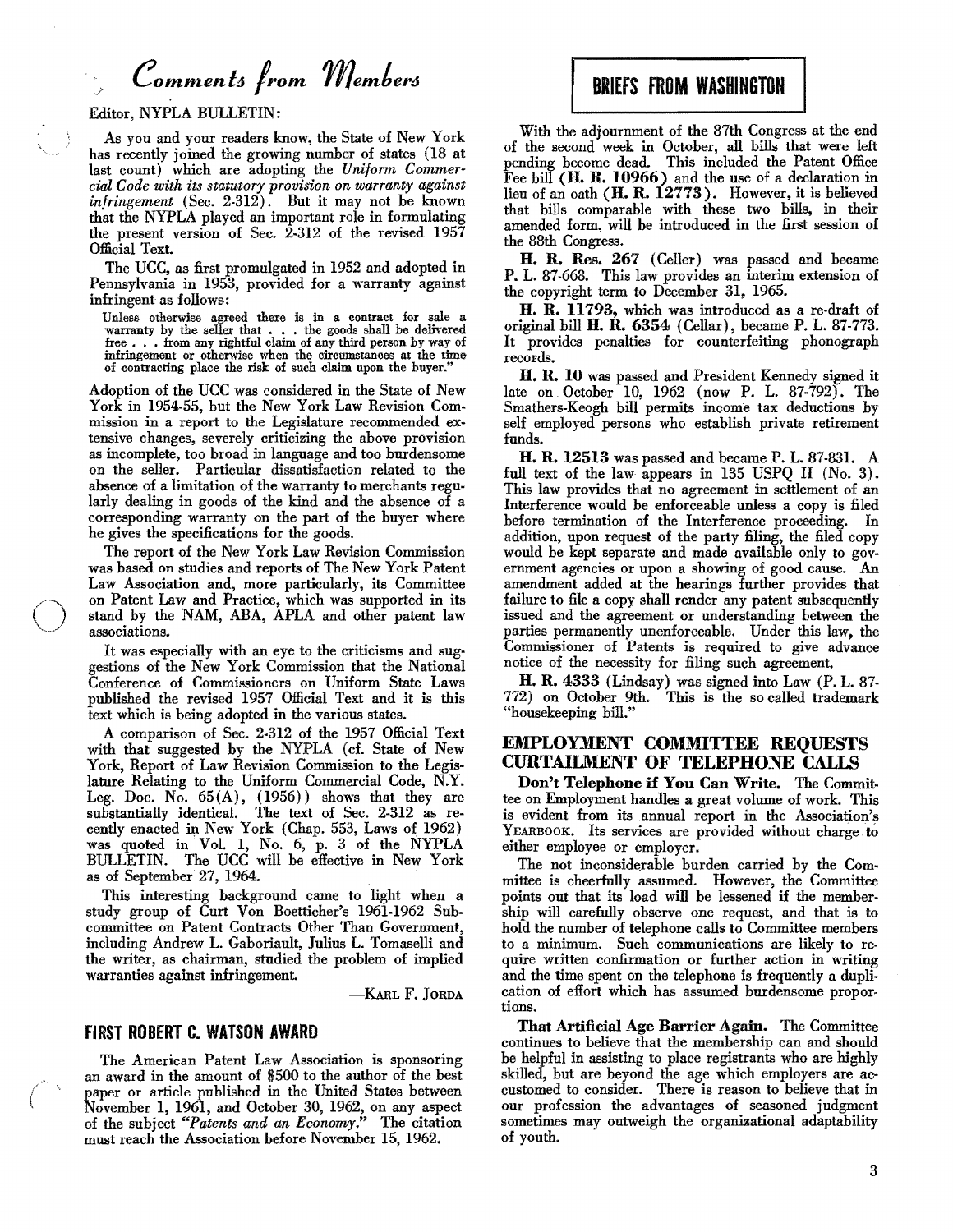# ART OF ADVOCACY SUBJECT OF *JOINT* BAR MEETING

The Art of Advocacy was the topic of a meeting held on October 10th at The Association of the Bar of the City of New York, which was jointly sponsored by that organization and the Federal Bar Association of New York, New Jersey and Connecticut. The featured speakers, all of whom are eminent masters of this art, were the *Hon. Owen McGivern,* Justice of the Supreme Court of New York State, *Hon. Iohn F. Dooling,* Jr., Judge of the Eastern District, and *Leo T. Kissam* and *Harry A. Gair,* of the trial bar.

Careful Preparation Praised. All of the speakers offered specific recommendations for improving the art. Justice McGivern emphasized the necessity of careful preparation and the development of a central theme of the case. With the growth of extensive pretrial discovery, depositions should be thoroughly analyzed for use on cross-examination to point out previous inconsistencies in the statements of witnesses. He was critical of the current state of cross-examination and thought that to most lawyers it merely meant that a witness was to be examined crossly.

Cross.Examination. According to Mr. Kissam, the ultimate purpose of cross-examination is to test the witness for truthfulness, intelligence, memory, and bias. He thought that every act of the trial lawyer was instinctively criticized by a judge and jury and highly recommended the trial lawyer to be gentlemanly, courteous, orderly, and, above all, fair. The sympathy of the judge and jury is naturally with the witness who is alone in withstanding the onslaughts of the seasoned trial lawyer.

When discrediting is involved, a distinction should be made between discrediting a witness and discrediting his testimony. If the witness is completely untrustworthy, then he should be completely discredited, whereas if the opponent has only elicited part of a story from a witness, then the testimony can be partially discredited by bringing out the remaining related facts.

Although many facts could be brought out by testimony of other witnesses as opposed to bringing them out by cross-examination of an adverse witness, Mr. Kissam recommended, in general, the establishment of facts by cross-examination since it has a stronger ring of truthfulness. Cross-examination also eliminates the time lag which exists when recourse is made to testimony of other WItnesses.

#### NYPLA Summer Seminar

#### Continued from page 1

the University's "entire cost of reproducing the seminar lectures in written form." Generally, the comment from all attending was one of praise for the speakers, the coordination and direction of the seminar, and for the lack of undue repetition.

Assistance from Members Solicited. The Committee on Public Information and Education states that it is hopeful of expanding its programs and activities in furtherance of the patent, trademark and copyright systems, and will welcome the participation of interested members who are prepared to offer their talents in speaking or writing in this field.

Anyone interested in speaking, either in a single lecture, series of lectures, or a full semester course, is invited to contact Alfred L. Haffner, Jr., chairman of the Speakers Bureau. Anyone interested in writing, is invited to contact William J. Navin, chairman of the Writers Bureau and Information Center.

Axioms for the Trial Lawyer. As to axioms that a trial lawyer should follow, Mr. Kissam offered the following:

• Do not overdo a point and, particularly, quit when you are ahead. The extra question usually causes trouble.

**When the cross-examination is going your way, speed** is essential. Smooth, speedy, uninterrupted cross-exam· ination is achieved only by preparation.

• Preparation includes making exhibits for use in crossexamination.

• Do not ask a question unless you know the answer.

In closing, Mr. Kissam recommended that the advocate must have complete self-control and when receiving an adverse answer, he should not show any evidence of shock.

Aids for a Trial Lawyer. Judge Dooling introduced himself as an advocate who was benched. In reference to the very practical question of how to start an argument or presentation, he said that the first sentence should be written out and committed to memory. It should be so phrased as to describe as much of the case as possible. He should have notes-true notes-which may consist of large handwritten notations or typewritten outlines of points so that when the court says "Go on to the next point, counselor," he can actually go on. Judge Dooling recommended stating facts initially three times "in widening circles of particularity" so that the third judge, who might be somewhat slow, may grasp the facts during the third go-around.

Image and Theory of Case Compared. Harry Gair was the closing speaker. According to Mr. Gair, the purpose of the trial lawyer was summarized by Marc Anthony who characterized himself as a "plain, blunt man" but was going to tell his listener what he "already knows." The truth according to Mr. Gair, usually comes out on top, but the advocate starts with a conclusion; namely, his client's cause. He must find premises to support this cause.

He distinguished between the image of the case and the theory of the case. The image of the case is a constellation of factors which were intended to engenter in the judge and the jury a sense of duty towards your client. This image must be the gospel of the case and it must be tied to a principle of law.



(Left to Right) Dr. Saul Gordon (University Seminar Director), Alfred L. Haffner, Jr.. Robert Osann·